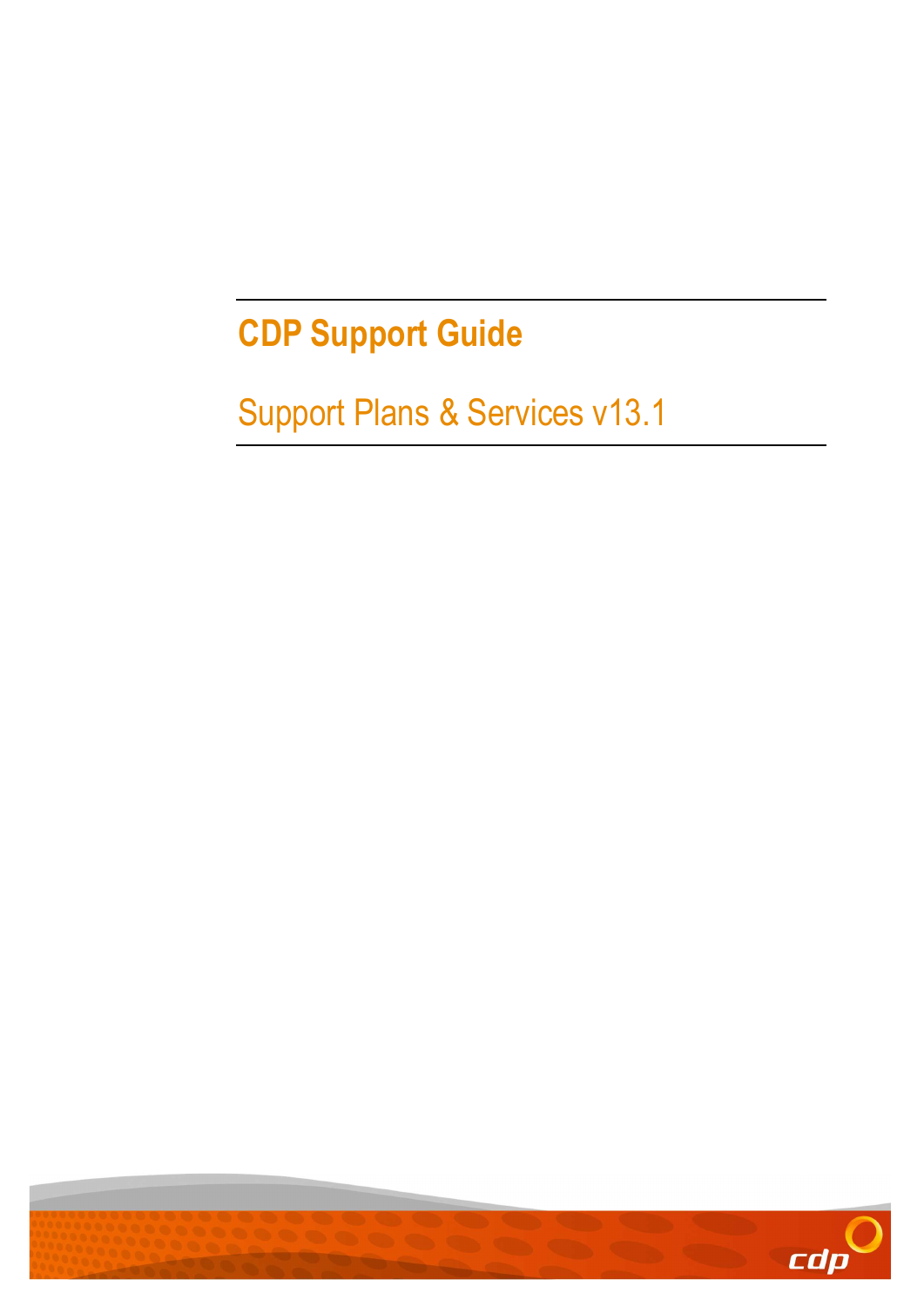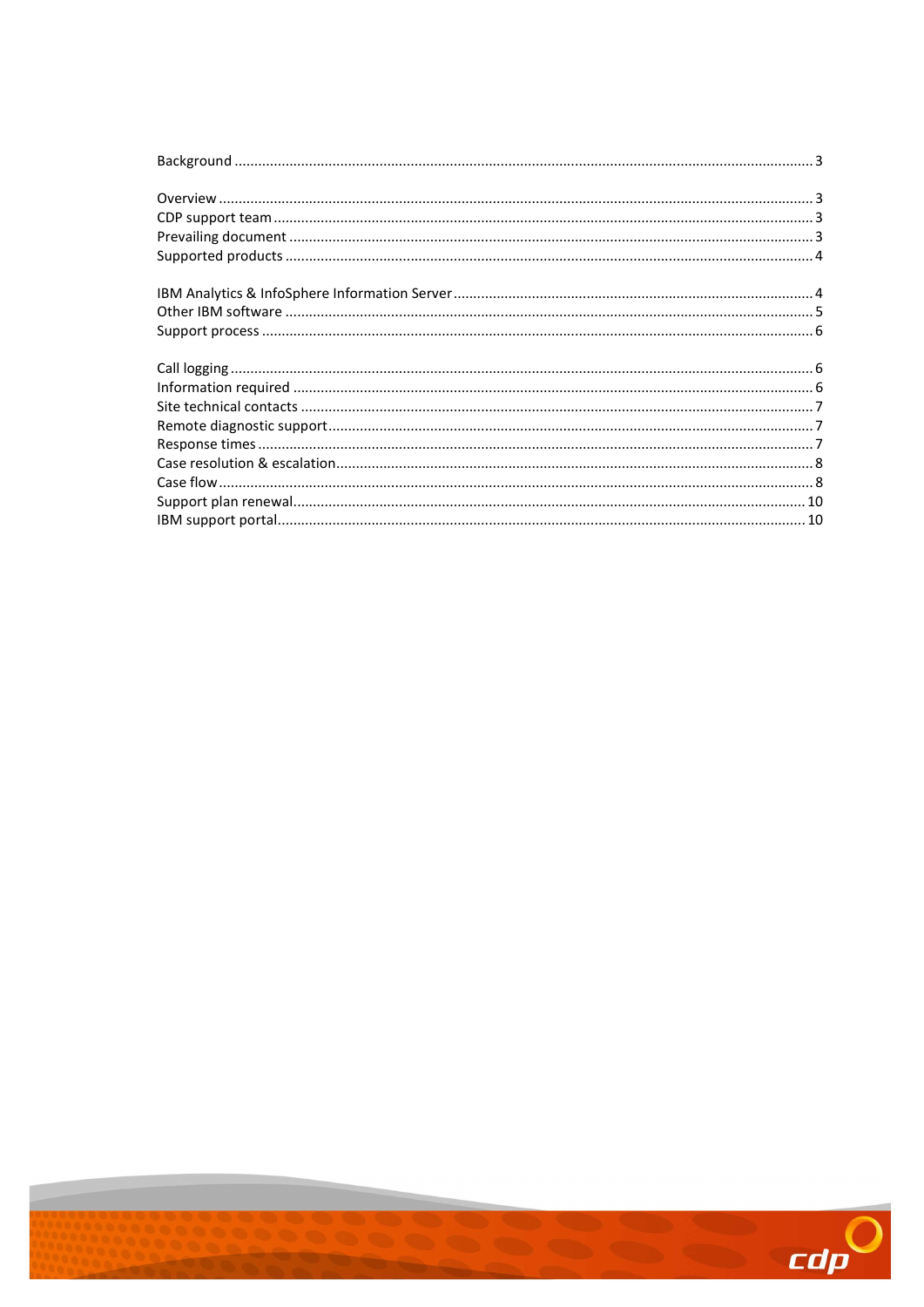## **Background**

#### **Overview**

CDP provides a range of support plans and services to maximise the investment you have made in your IBM Analytics software. This document outlines CDP's packaged support offerings. We recognise that customers operations differ in complexity and the back-up that is required. We are happy to discuss additional service management and elements that different organisations may be interested in for their support plans. Additional support requirements can be priced on request.

#### CDP support team

CDP has a dedicated support team and processes to log, track, and manage your support issues. Our New Zealand based experts have vast experience in issue resolution, configuration, security, installation and upgrading of IBM's Analytics software. Additionally, access to our senior consulting team adds a perspective of business value gained from implementing 100's of projects. This is further backed up by IBM's software support, who we have partnered with for over 20 years.

#### Prevailing document

While every attempt has been made to ensure that the information in this document is accurate and complete, some typographical errors or technical inaccuarcies may exist. CDP Group Limited does not accept responsibility for any kind of loss resulting from the use of information contained in this document.

The information contained in this document is subject to change without notice. Any improvements or changes to either the product or the document will be documented in subsequent editions.

This text contains proprietary information, which is protected by copyright. All rights are reserved. No part of this document may be photocopied, reproduced, stored in a retrieval system, transmitted in any form or by any means, or translated into another language without the prior written consent of CDP Group Limited.

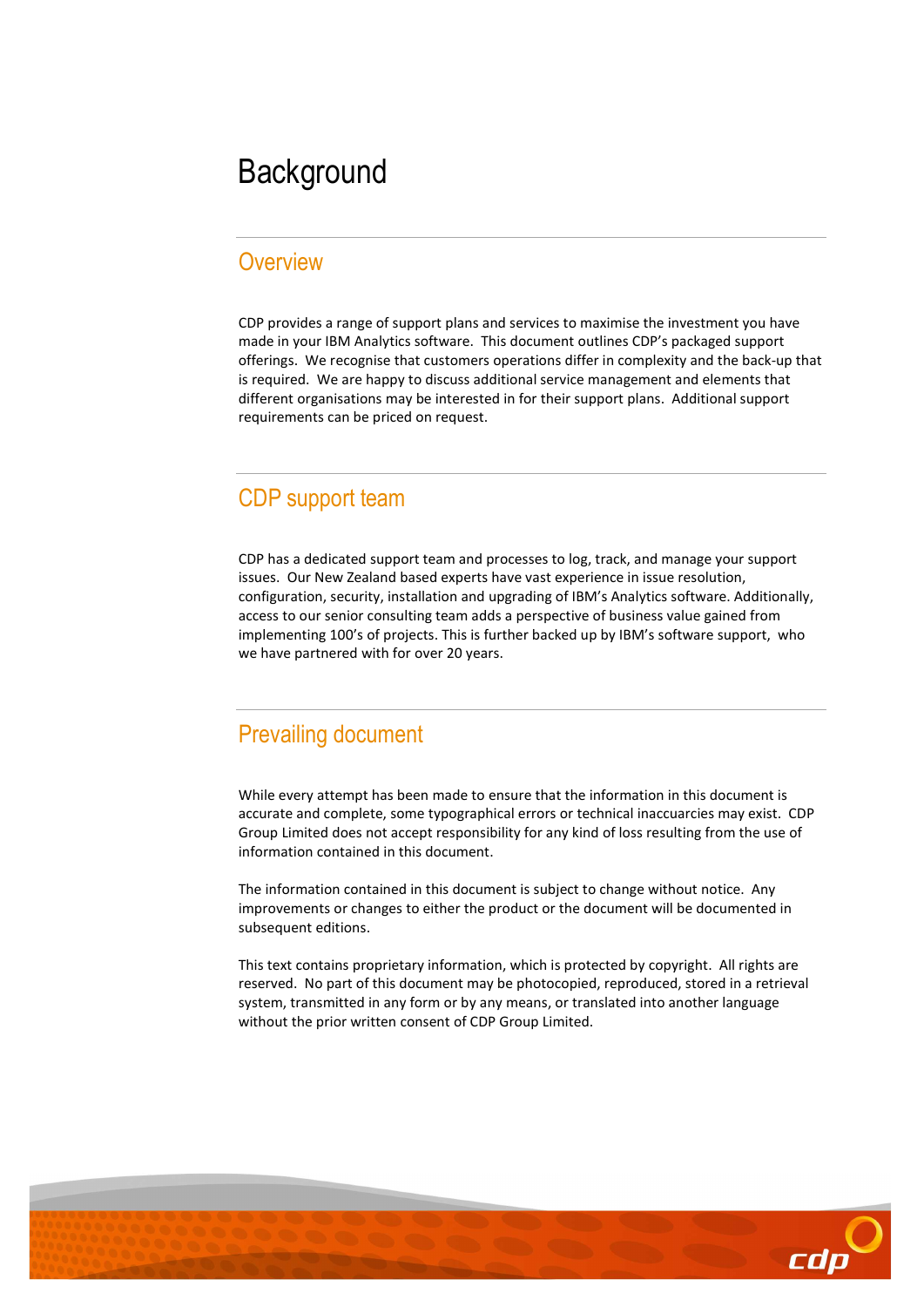# Supported products

### IBM Analytics & InfoSphere Information Server

CDP is a Primary Support Provider for IBM Cognos Analytics, Planning Analytics (TM1) and InfoSphere Information Server products such as DataStage. Our premium support plan is an enhanced support plan providing our clients a package of essential maintenance and support services for your organisation, and the provision for on-site support where deemed necessary by CDP.

The CDP support team is backed up by our team of Senior Consultants specialising in the deployment and support of applications using the software you have purchased.

| Group                                                      | <b>Component</b>                                 | <b>Included</b> |
|------------------------------------------------------------|--------------------------------------------------|-----------------|
| Product-related<br>(as made generally<br>available by IBM) | Latest Versions, Releases, Feature Packs         |                 |
|                                                            | Incremental enhancements                         |                 |
|                                                            | Fixes and security patches                       | ✓               |
| <b>Online Services</b>                                     | Cognitive information support portal             | ✓               |
|                                                            | Product documentation                            | ✓               |
|                                                            | Installation, implementation & fix documentation |                 |
|                                                            | Knowledge base                                   | $\checkmark$    |
|                                                            | Community of experts                             | ✓               |
| To access online services                                  | https://www.ibm.com/support/home/                |                 |
| Case Resolution                                            | Support contacts                                 | $\mathbf{2}$    |
|                                                            | Case logging - phone, email, web                 | ✓               |
|                                                            | Remote diagnostic support                        | $\checkmark$    |
| <b>Additional Components</b>                               | Named primary contact                            | ✓               |
|                                                            | On-Site support for urgent issues*               | ✓               |
|                                                            | Summary status reports                           |                 |
|                                                            | Annual license review (1/2 day)                  | ✓               |

#### Premium support components

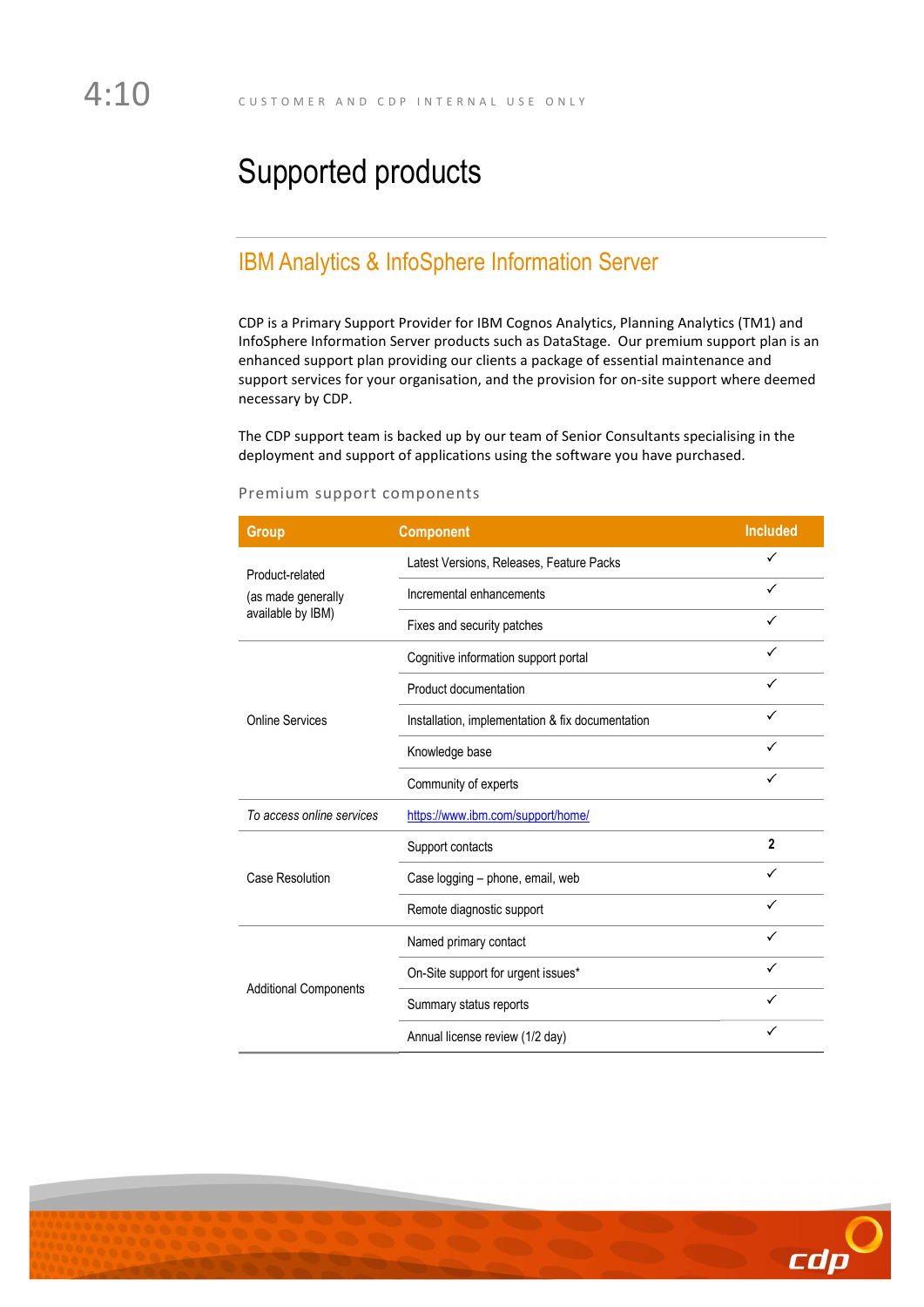\* Available in areas where CDP has an appropriately skilled consulting presence (Auckland, Wellington) and where deemed necessary by CDP to expediate issue investigation.

## Other IBM software

CDP offers a standard support plan for a range of other IBM software, which provides customers with a New Zealand based support team that can log, track, and manage support calls and provide a conduit to the IBM support process.

| <b>Group</b>                                               | <b>Component</b>                                 | <b>Included</b>         |
|------------------------------------------------------------|--------------------------------------------------|-------------------------|
| Product-related<br>(as made generally<br>available by IBM) | Latest Versions, Releases, Feature Packs         | ✓                       |
|                                                            | Incremental enhancements                         | ✓                       |
|                                                            | Fixes and security patches                       |                         |
| Online Services                                            | Cognitive information support portal             | ✓                       |
|                                                            | Product documentation                            |                         |
|                                                            | Installation, implementation & fix documentation | ✓                       |
|                                                            | Knowledge base                                   | ✓                       |
|                                                            | Community of experts                             |                         |
| To access online services                                  | https://www.ibm.com/support/home/                |                         |
| Case Resolution                                            | Support contacts                                 | $\overline{2}$          |
|                                                            | Case logging - phone, email, web                 |                         |
| <b>Additional Components</b>                               | Named primary contact                            | ✓                       |
|                                                            | Summary status reports                           | Available on<br>request |

#### Support components

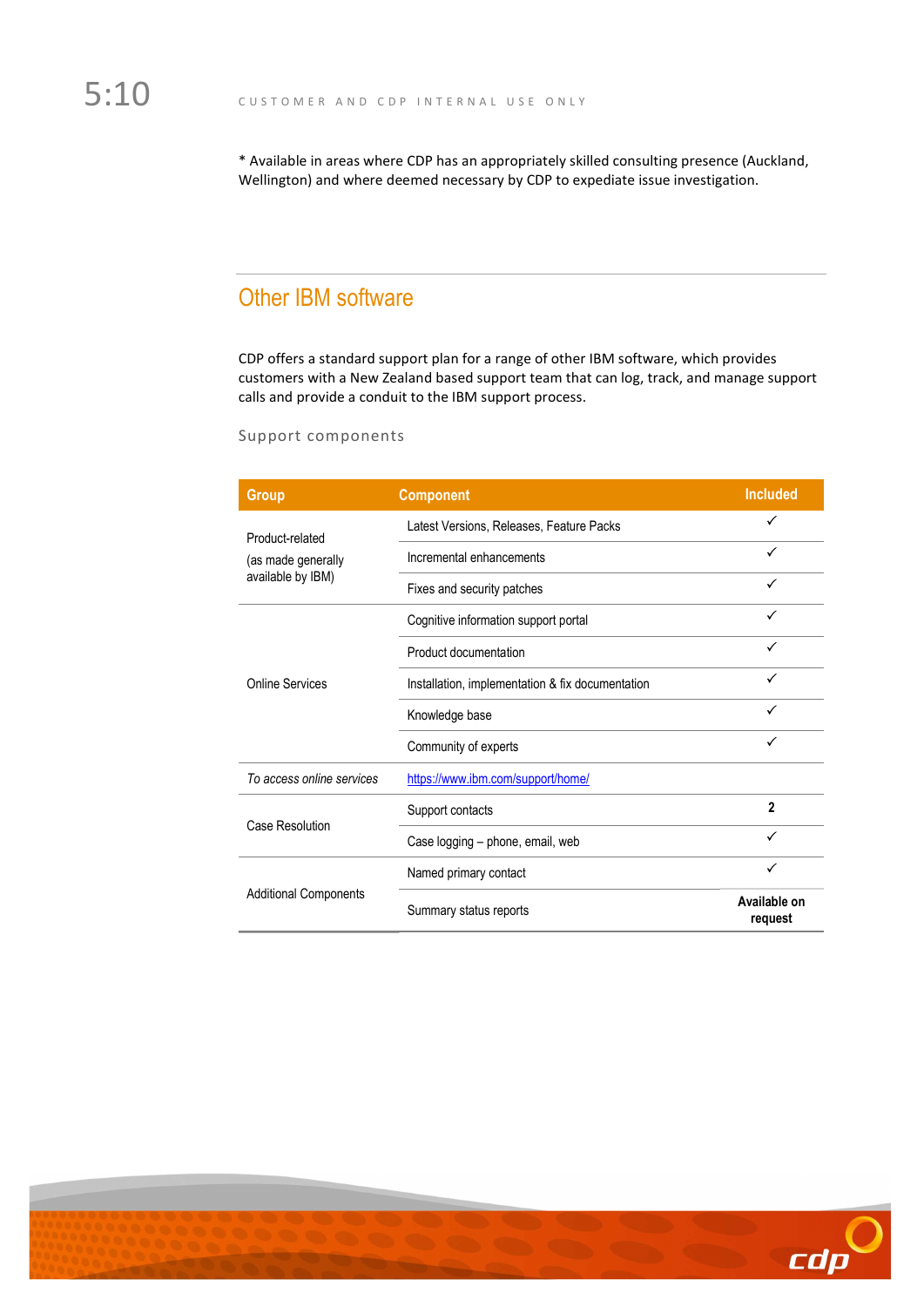## Support process

#### Call logging

Our standard service desk hours for logging calls via phone, email or web are from 8.30am to 5.00pm five days a working week (excluding public holidays). You can log a call for technical issues or questions you may have by the following means.

Website: http://www.cdp.co.nz

Email: technical.support@cdp.co.nz

Phone: +64 9 574 1770 or NZ 0800 808 280

Logging calls is primarily for CDP supported product issues and is not a replacement for product education, consulting or other software/hardware/network environment expertise. Extra training or consulting may be suggested as a resolution where the call lies outside a clearly identified bug in the supported product.

#### Information required

When you log a call with us you will need to be prepared with the following information:

- Company name
- Contact name
- Contact phone number
- Contact email address
- Preferred contact method
- Related operating system and database information
- Related product, release and version information
- Detailed description of the issue & when the issue started occurring
- Severity of the issue in relation to the impact of it on your business.

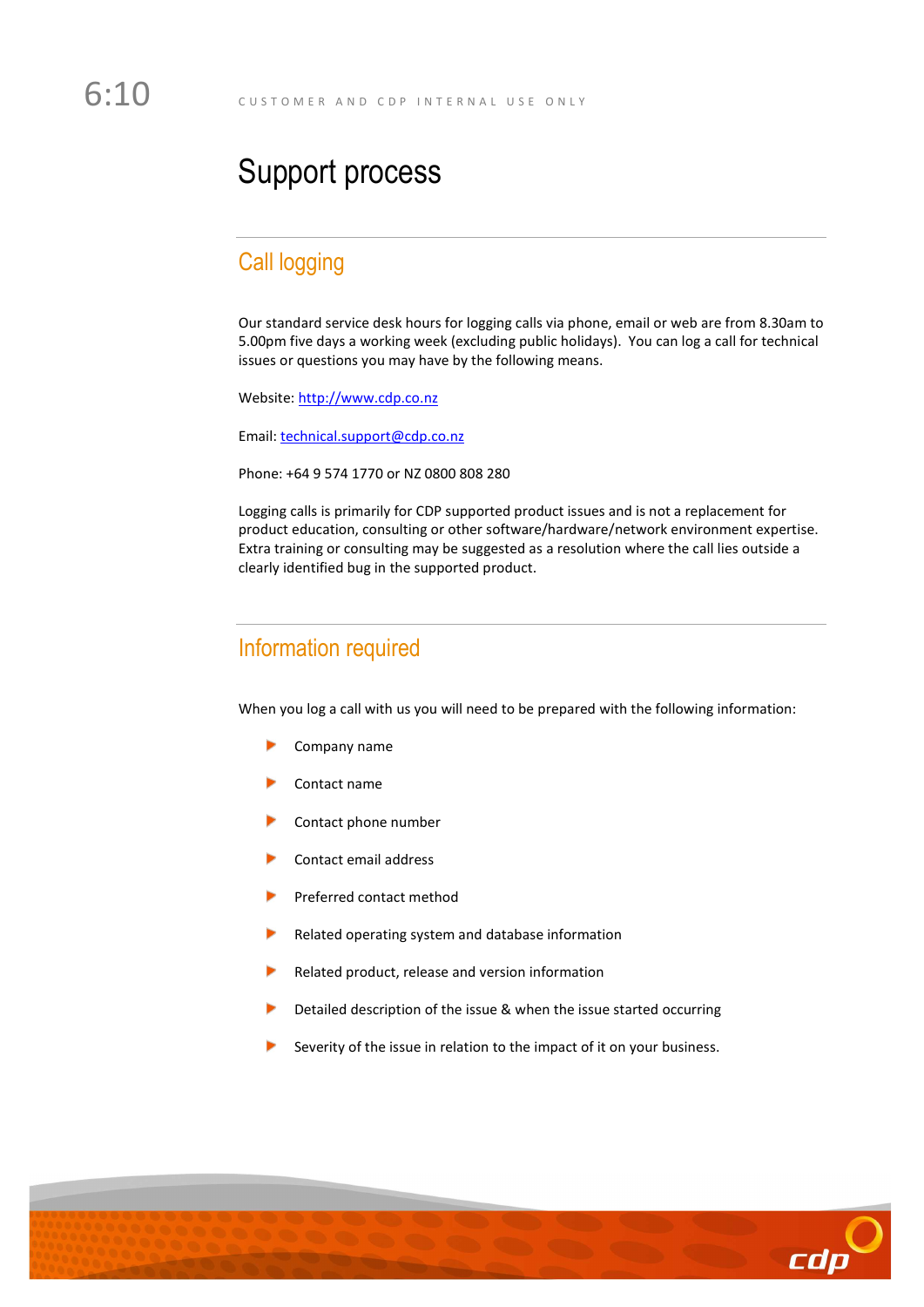#### Site technical contacts

When you purchase our software, we will ask you to nominate a Site Technical Contact, who will be the primary contact point in your organisation for all support issues. We will log, track and manage all your IBM software support calls for you through this contact point.

### Remote diagnostic support

CDP uses a range of desktop sharing software, such as Microsoft Teams, to assist in garnering remote diagnostics. We can generally use most desktop sharing software preferred by our customers. Additionally, some customers also provide us with VPN access to assist in ongoing support operations.

#### Response times

CDP Support uses four priority levels to classify the severity of your issue and its impact on your business. The following table shows the case priorities, definitions and associated response times.

| <b>Severity</b> | <b>Definition</b> | <b>Business Impact / Nature of Problem</b>                                                                                                                                                                                         | <b>Response</b> |
|-----------------|-------------------|------------------------------------------------------------------------------------------------------------------------------------------------------------------------------------------------------------------------------------|-----------------|
|                 | Critical          | Critical Business Impact, production system<br>down or not useable.                                                                                                                                                                | 1 hour          |
|                 | Significant       | Significant business impact - restricted<br>processing possible; important system<br>features are unavailable with no alternative<br>workaround.                                                                                   | 2 hours         |
|                 | Moderate          | Some business impact - perceived product<br>defect causes minimal loss of service. The<br>impact of the assistance request/defect is<br>minor or an inconvenience, such as a<br>manual bypass to restore product<br>functionality. | 4 hours         |
|                 | Minor             | Minimal impact on customers business.<br>Tips/technique suggestions provided not an<br>ongoing training service.                                                                                                                   | 1-2 days        |

Note: All response times above refer to business days, ie Monday to Friday 8:30am to 5:00pm excluding public holidays.

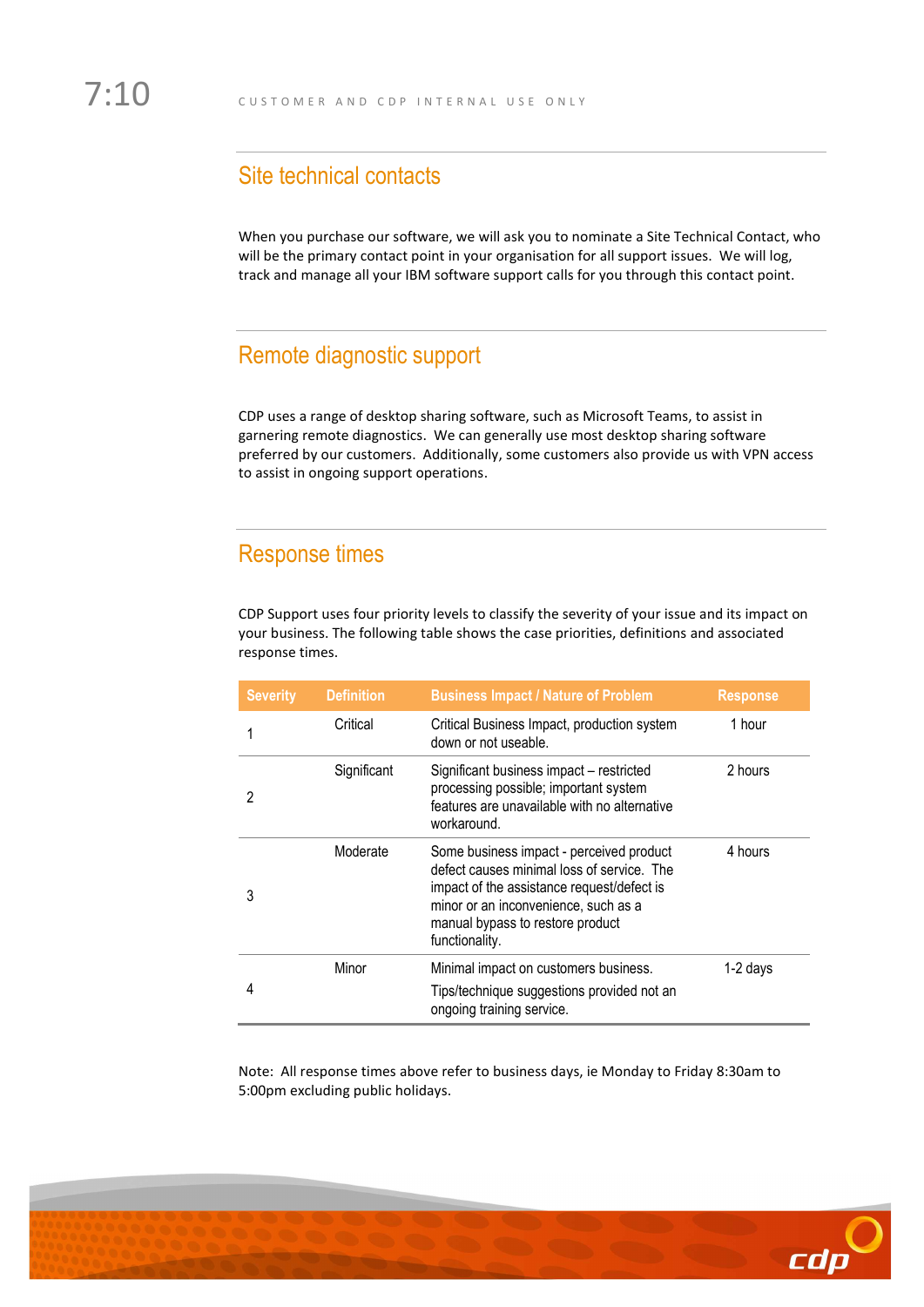#### Case resolution & escalation

CDP targets resolution of priority 1 production issues within 1 – 4 hours of notification. Other resolution times are targeted to minimise disruption according to the priority & pertinent details of the issue concerned.

CDP support may escalate a service request at any time based on the perceived impact to a customer's business, age or complexity of the service request.

As a customer, you can request an escalation of an open case through our support desk. Once we receive this request we will review the issue with regard to its age, complexity, impact on your business and any deadlines that determine an urgent response is required.

The order of escalation is as follows:

| <b>Escalation point</b> | <b>Contact point</b>                           |
|-------------------------|------------------------------------------------|
|                         | Customer Engagement Manager / Services Manager |
|                         | <b>CDP Services Director</b>                   |

#### Case flow

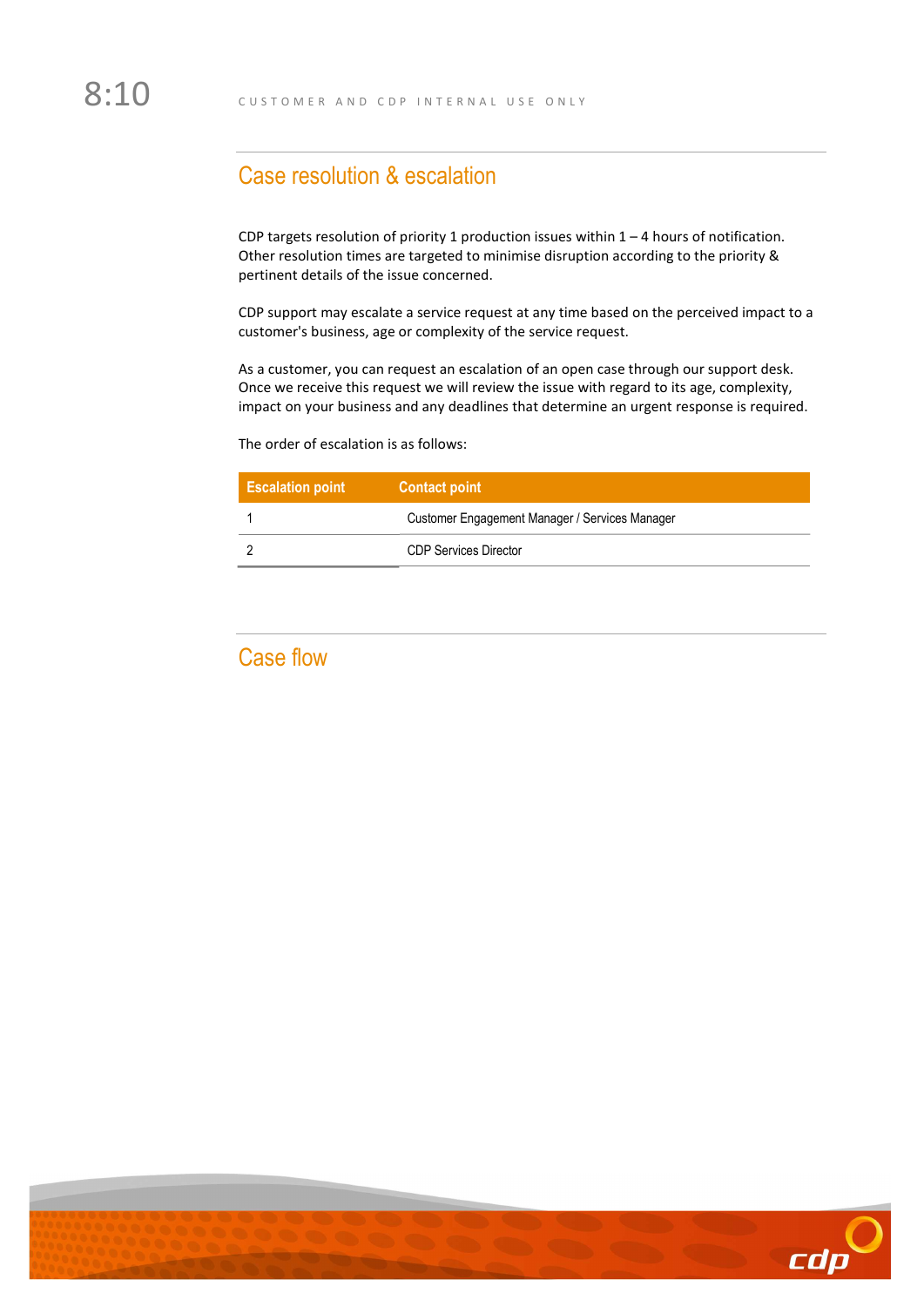